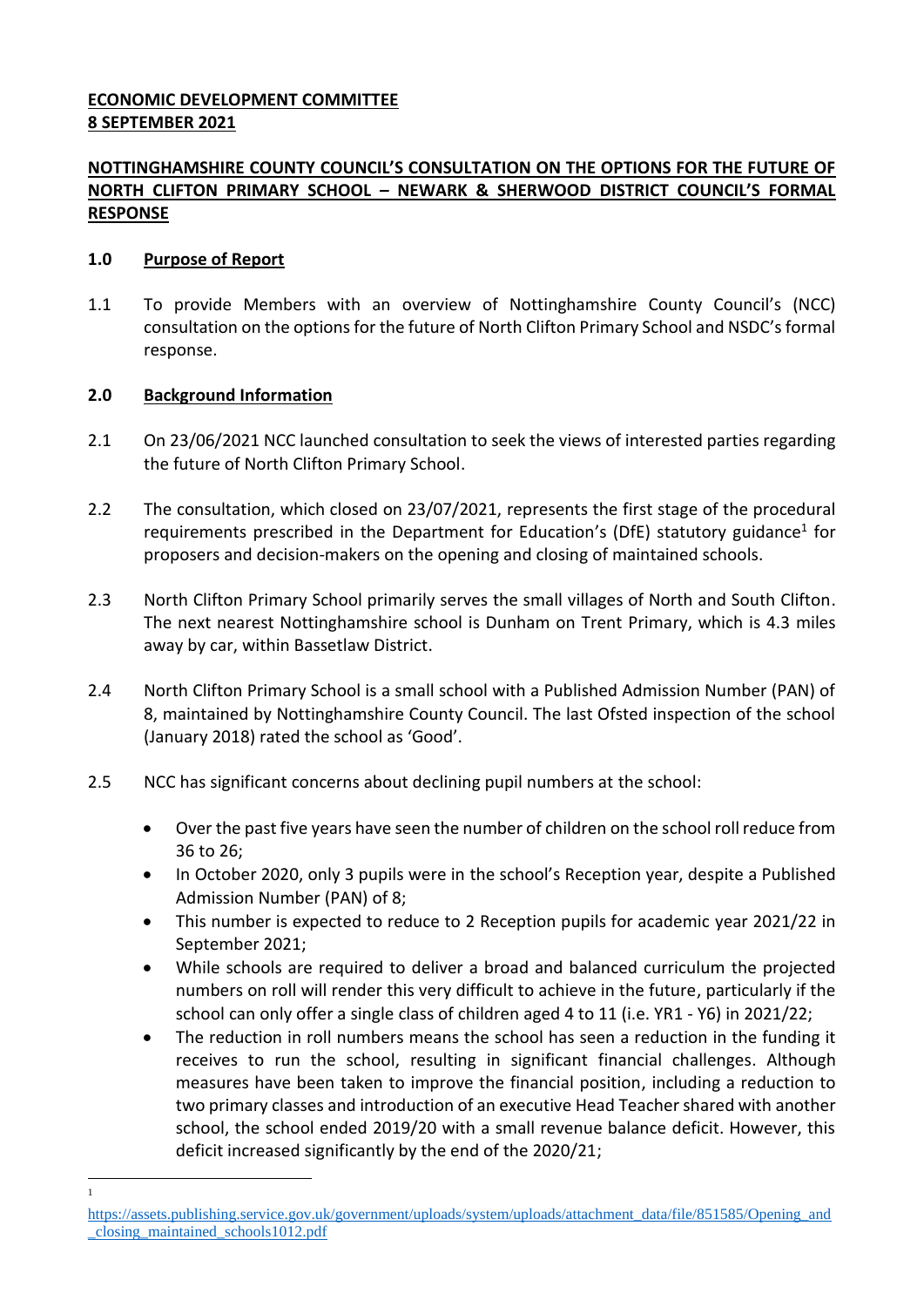- The low number of teaching staff employed by the school, presents a safeguarding challenge insofar as it has become very difficult to cover absences occurring due to unforeseen circumstances.
- 2.6 On 21 June 2021, NCC's Children and Young People's Committee approved the undertaking of an initial statutory consultation to explore options for North Clifton Primary School including possible closure.

## **3.0 Proposals**

*Options Under Consideration*

3.1 NCC has identified five options for consideration.

### 3.2 **Option 1: Continue with no change.**

- 3.3 **Option 2: Academisation** DfE and Local Authority are not able to insist that the school joins a Multi Academy Trust (MAT). Although no approach has been made for the school to do so as yet, it is highly likely that the MAT would wish to change the way the school operates in accordance with its own core values.
- 3.4 **Option 3: Federation** schools operating in collaboration with each other, sharing senior staff and possibly governing bodies, optimising good educational practice, while achieving economies of scale. This option requires engaging with the Local Authority to identify another school that would see the benefits in federation, including deeming it viable.
- 3.5 **Option 4: Amalgamation** effectively closing and reforming as part of a new and bigger entity (i.e. a new amalgamated school). For practical reasons, an amalgamation would need to be with another school within reasonable travelling distance. Only one other Nottinghamshire school is identified within this category – Dunham on Trent.

# 3.6 **Option 5: Closure.**

### *NSDC consultation response summary*

- 3.7 In preparing our response to the County Council, local ward members were notified and observations were sought from different Business Units on the potential implications associated with each of the options. For completeness, a copy of the full response has been appended to this report. However, to summarise, the key issues raised in our response include:
	- Recognition of the challenges associated with delivering and maintaining services in rural areas;
	- Planning constraints and provision of other services locally affecting (limiting) the potential for growth and therefore population increase in this area;
	- Whilst mindful of the resource implications for NCC, the District Council's priority at this stage is to work with relevant stakeholders to find a solution to maintain the school and to sustain it over the long term; and
	- Identifying challenges for the community that may emerge in the event of closure, including potential costs and logistical issues.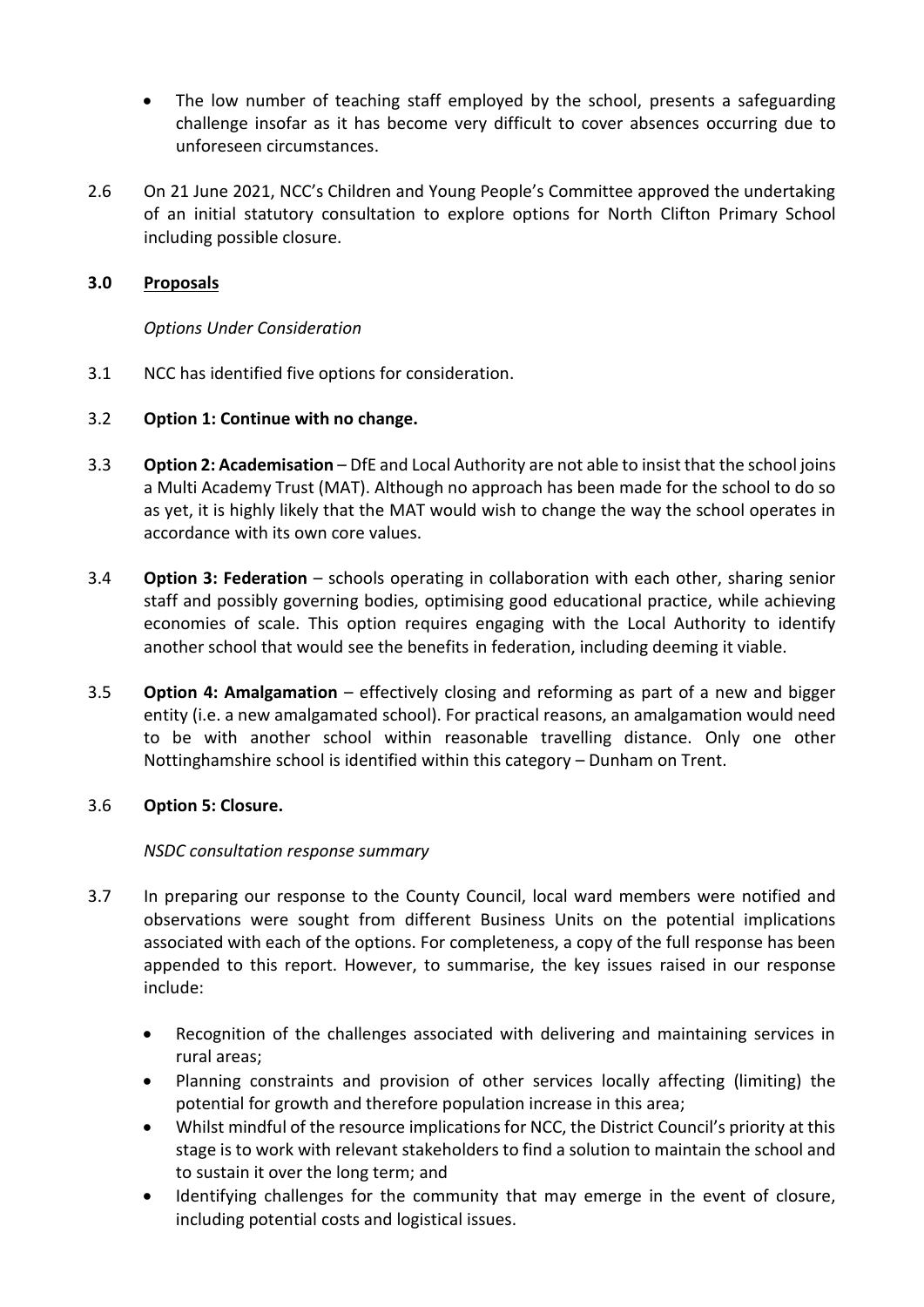- 3.8 The aforementioned prescribed stages for determining the future of the school include wider publication of the formal options consultation commencing in mid-September, with opportunity for any person or organisation to make representations on the proposals. Objections and comments received during this period will be compiled to help inform a final decision in Spring 2022, following which a statutory notice outlining the decision will be published and the course of action implemented in Summer 2022.
- 3.9 The Council's response appended as **Appendix 1** makes clear our commitment to working with NCC, the school's governing body and other stakeholders to find a sustainable solution, noting however the time period for roll out of any proposed changes to the operation of the school may not align with above decision-making timescales.

# **4.0 Equalities Implications**

4.1 Although the prospect of closure of North Clifton Primary School has a myriad of potential equalities implications that NSDC must contend with as future plans develop, at present there are no direct equalities implications for this report

### **5.0 Digital Implications**

5.1 No digital implications identified for this committee.

### **6.0 Financial Implications**

6.1 **Comments from finance:** No financial impact identified at this stage. The potential financial impact on NSDC would be if there were to be a closure, the Council would no longer be in receipt of the business rates from the school.

### **7.0 Community Plan – Alignment to Objectives**

- 7.1 **Create vibrant and self-sufficient local communities where residents look out for each other and actively contribute to the local area:** loss of an existing essential service will conflict with this objective.
- 7.2 **Enhance and protect the district's natural environment:** maintaining existing local services is critical for reducing car dependent travel and lowering CO2 emissions. Closure of North Clifton School would result in an increase in journeys to the nearest alternative school(s) and reduced frequency of walking and cycling trips.

### **8.0 RECOMMENDATION**

**That the Council continue to engage with NCC, the school's governing body and other stakeholders to identify a sustainable solution for the future of the school.**

### **Reason for Recommendation**

**To seek a cost effective and sustainable solution for all parties.**